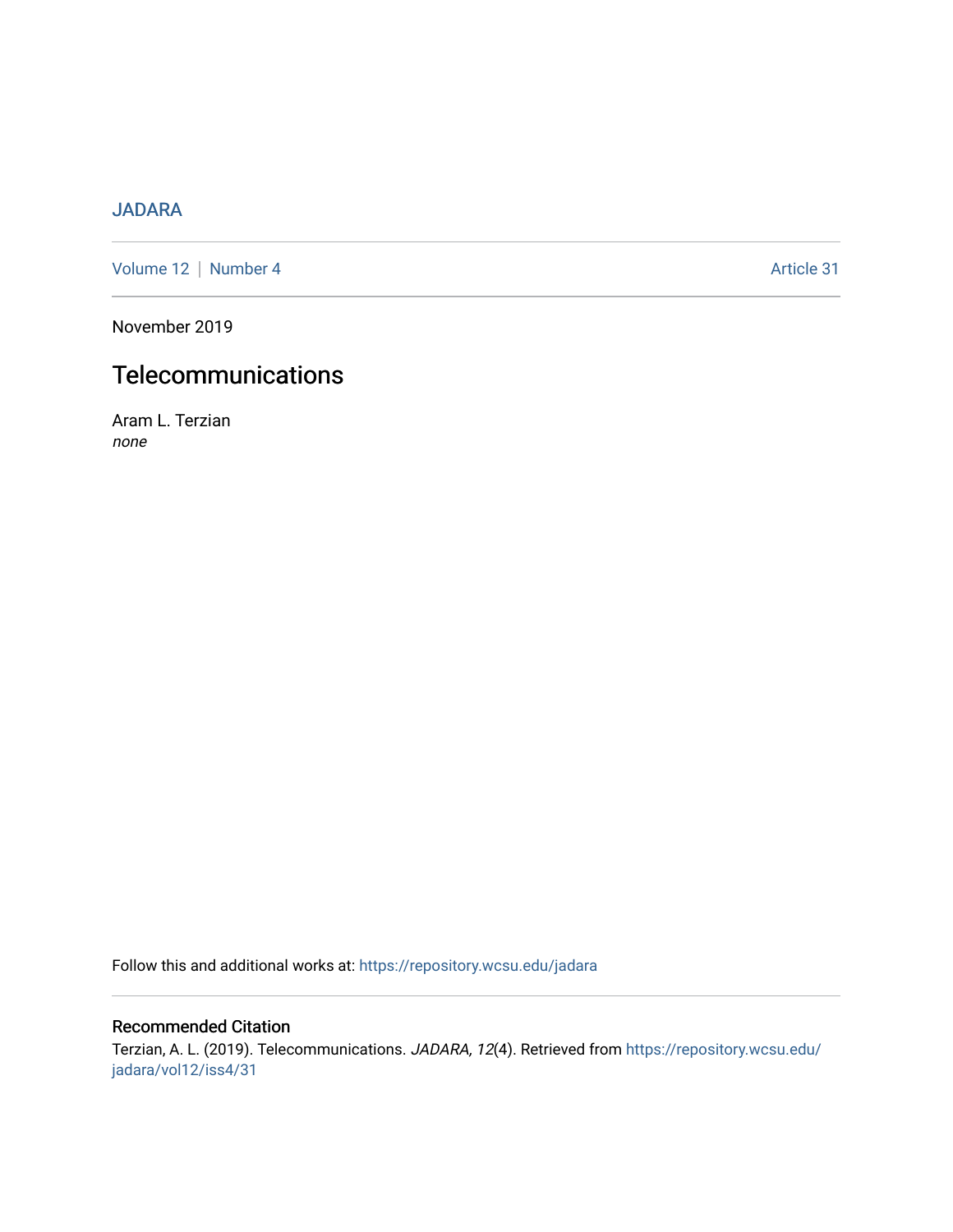## TELECOMMUNICATIONS

#### Aram L. Terzian

Ñ

ł

Ś

Good Morning. As you may know, there are approximately fifteen to twenty thousand deaf persons in the United States today who own and use communications equipment. This represents only a fraction of the 1,700,000 hearing-impaired persons that Schein and Delk describe as the population of persons who can neither hear nor understand speech. Many of these people could benefit from the use of a telecommunications device for the deaf (TDD)\*. However, as we hope to convey to you today, there is a great need in each com munity to have a comprehensive program of services to assist the deaf person to make use of the telephone as a communications device.

This morning we will present an overview of 'a special telecommunications project now in its second year in Philadelphia. By the end of this discussion you will have a better understanding of how to help a community effectively use its resources to make TDDs available to a maxi mum number of deaf persons.

I would now like to introduce myself and the three panelists. My name is Aram Terzian and I am the Director of Programs for Handi capped Persons at Community College of Philadelphia. I will be discussing how the pro ject was structured and a special needs assess ment that preceded the development of the project. The second speaker will be Ms. Betty Broecker who works with me at the Communi ty College and serves as the coordinator of the Community Service Center for the Deaf. Ms. Broecker will explain the college's role in evaluating, training and certifying persons as well as discussing the effective use of consumer

involvement. Dr. Philip Bellefleur is the Head master of the Pennsylvania School for the Deaf and as part of his responsibilities, is the Director of the Radio Telecommunications Project. Dr. Bellefleur will be discussing the role of the school for the deaf of providing a comprehensive news and information service to the community. He will be explaining an ex perimental radio station for the deaf that is the first of its kind in the country. Mr. Richard Tobert is Vice President of Girard Bank in Philadelphia and the administrator of the George W. Nevil Trust, a trust that serves the deaf and the blind in the Greater Philadelphia area.

I will now start the program by giving you an overview of the Nevil Telecommunications Project and by discussing a special needs assessment that was conducted by myself and Mr. Ralph Harwood, who unfortunately is now deceased.

In 1976, the Nevil Trust awarded a grant amounting to over \$600,000 for the purposes of: (1) providing telecommunications equip ment to 500 deaf persons in the Philadelphia area; (2) providing telecommunications equipment to schools for the deaf and other facilities serving deaf persons; (3) evaluating, training and certifying 500 deaf persons. The inability to type was also found to be an inhibiting fac tor. Although knowing how to type is not an essential requirement of TDD communica tions, it is such an integral part of the process that persons without these skills evidently feel uncomfortable.

\*The abbreviation TDD will be used in this discussion. This term includes both the teletypewriter (TTY) and more advanced electronic equipment.

#### Vol. 12 No. 4 April 1979

1